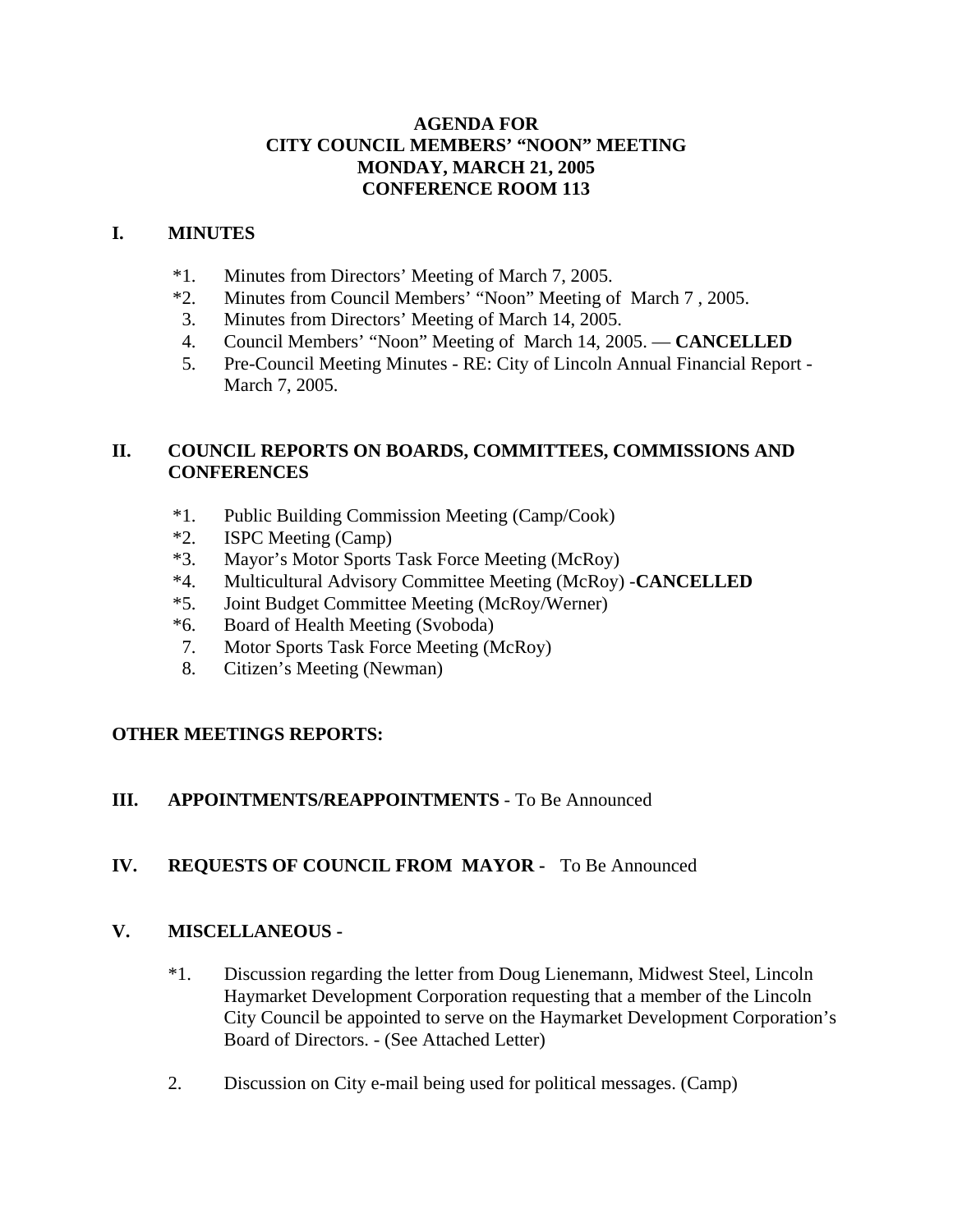#### **VI. CITY COUNCIL MEMBERS**

#### **VII. MEETINGS/INVITATIONS -**

- 1. The Lincoln-Lancaster County Board of Health -2005 Public Health Awards Banquet on Tuesday, April 12, 2005 - Dinner & Program at 6:00 p.m. - at East Campus Union, Great Plains Room - Cost \$25.00 per person-RSVP by April 5<sup>th</sup> on the enclosed card - (See Invitation)
- 2. The American Cancer Society & the American Heart Association An evening reception to learn more about the health benefits of clean indoor air. On Wednesday, April 13, 2005 from 5:00 p.m. to 7:00 p.m. - Short Program at 6:00 p.m. - At Windsor Stables Reception Centre, 1024 "L" Street - RSVP by April  $8<sup>th</sup>$  to Kristin Tyler at 1-877-232-4787 ext. 4117 or by E-Mail - (See Invitation)
- 3. 2005 University of Nebraska-Lincoln College of Business Administration Advisory Board Awards Luncheon on Friday, April 22, 2005 - at The Champions Club at Noon -Cost is \$15.00 per person - RSVP to Marilyn Hoskins at 472-3382 or by E-Mail -(See Invitation)
- 4. Fresh Start Home First Annual Luncheon on Wednesday, March 30, 2005 at The First Plymouth Church,  $20<sup>th</sup>$  & "D" Street - Social Time at 11:30 a.m. - Luncheon & Program at Noon - Cost is \$15.00 per person - RSVP by March  $25<sup>th</sup>$  - (See Invitation)
- 5. Lincoln Chamber of Commerce requests the honor of your presence as we welcome our new Governor, Dave Heineman at an Executive Reception on Wednesday, April 6, 2005 from 4:30 p.m. to 6:00 p.m. at Lincoln Chamber of Commerce, 1135 "M" Street,  $3<sup>rd</sup>$  Floor - RSVP by April  $4<sup>th</sup>$  to Jaime Henning by E-Mail -(See Invitation)
- 6. 2005 Technology Expo Luncheon on Tuesday, April 9, 2005 from Noon to 1:00 p.m. at The Nebraska Union on the University of Nebraska-Lincoln campus,  $14<sup>th</sup>$  & "R" Streets - Tickets cost \$30.00 per person - RSVP by April  $15<sup>th</sup>$  -(See Invitation)

### **VIII. ADJOURNMENT**

### **\*HELD OVER FROM MARCH 14, 2005.**

ca032105/tjg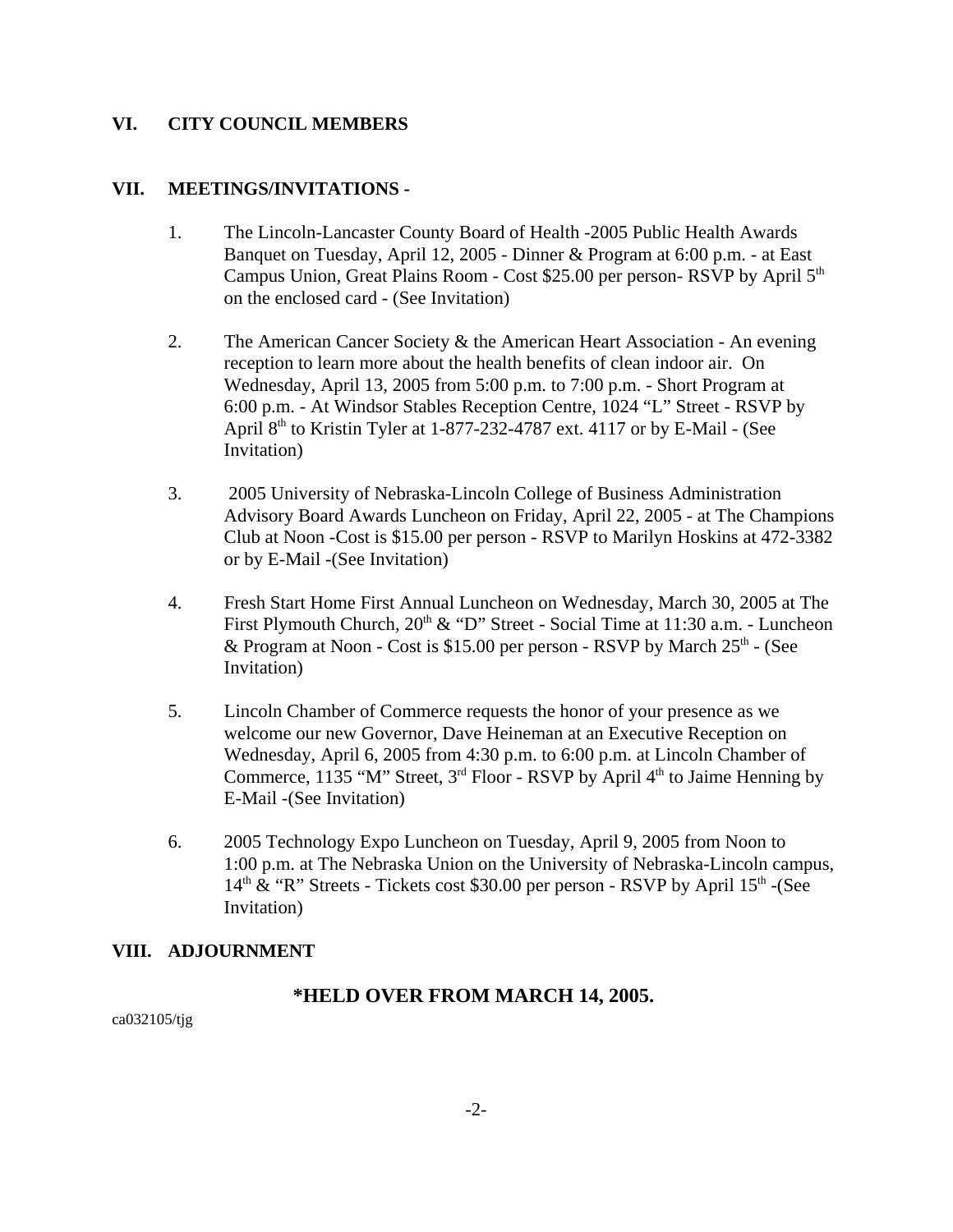## **MINUTES CITY COUNCIL MEMBERS' "NOON" MEETING MONDAY, MARCH 21, 2005** *CONFERENCE ROOM 113*

*Council Members Present:* Terry Werner, Chair; Ken Svoboda, Vice-Chair; Jon Camp, Jonathan Cook, Glenn Friendt, Annette McRoy, Patte Newman; ABSENT: None

*Others Present:* Mark Bowen, Ann Harrell, Mayor's Office; Rick Peo, City Attorney's Office; Frank Delgado, Lincoln City Council Candidate; Joan Ray, Council Staff; Mark Andersen, Lincoln *Journal Star* representative; unidentified tv media representative

#### **I. MINUTES**

- 1. Minutes from Directors' Meeting of March 7, 2005.
- 2. Minutes from Council Members' "Noon" Meeting of March 7 , 2005.
- 3. Minutes from Directors' Meeting of March 14, 2005.
- 4. Council Members' "Noon" Meeting of March 14, 2005. *CANCELLED*
- 5. Pre-Council Meeting Minutes RE: City of Lincoln Annual Financial Report March 7, 2005.

Mr. Werner requested a motion to approve the above-listed minutes. Patte Newman moved approval of the minutes by acclamation. Glenn Friendt seconded the motion, which carried by unanimous consent of the Council Members.

## **II. COUNCIL REPORTS ON BOARDS, COMMITTEES, COMMISSIONS AND CONFERENCES**

1. PUBLIC BUILDING COMMISSION (Camp/Cook) Mr. Cook reported that there will be a special meeting tomorrow to approve bond refunding that is before the Council today, noting that we have only one opportunity to do this. Mr. Camp added that they want the authority, but depending on where the interest rates are, it may or may not be done. Mr. Cook concurred. He noted that the law used to be that a local government entity could do this any number of times to save money on interest rates, but since interest rates were falling, the IRS put a stop to that. Now we have only one opportunity and it looks like this is the time to take it.

The scanner at the parking lot below the building was discussed briefly with Mr. Cook and Ms. Newman noting that it did seem to be in the traffic path. Mr. Bowen stated that it had been moved last week, but Ms. Newman explained that there was still a problem as she had noticed it this morning. Council felt there should be no more money spent on the project.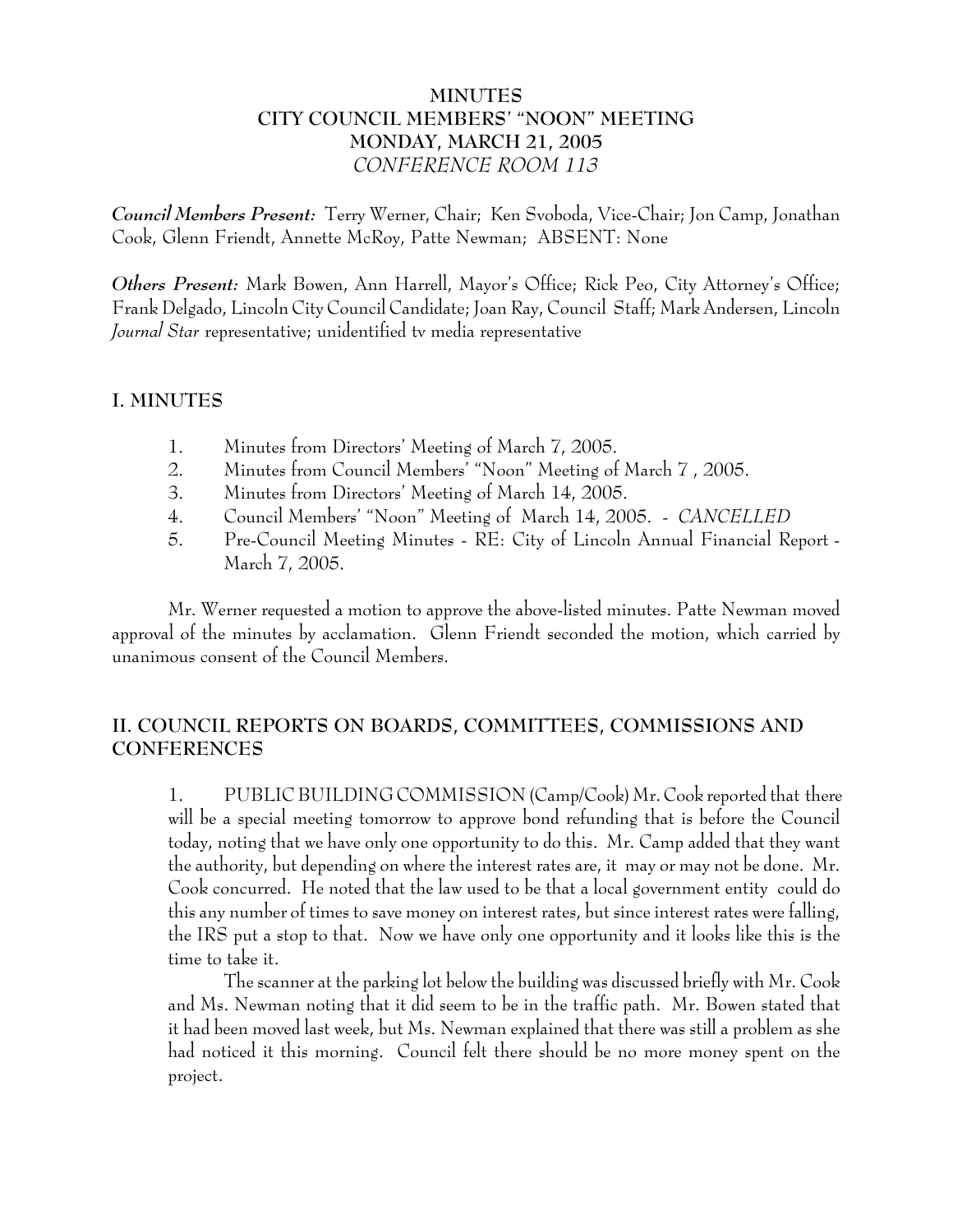Mr. Cook reported that the State had sent PBC a letter with a claim for \$215,000 because of damage to their records incurred in the records storage building. It's frustrating, Mr. Cook noted, because apparently Dick Nelson, who signed the letter, called to say that they don't really feel as though this is a legitimate claim, but they are sending the letter anyway - perhaps to protect their rights. Mr. Cook was dubious, thinking that now that the letter has been sent, despite the statement that they have no legitimate claim, they will have to proceed. He didn't know if the City would wind up having to fight this or not.

Mr. Cook further reported that the monitors in the Chamber had also been discussed -again- with a new concept being considered.

Ms. Newman asked about a parking study that had been discussed about two years ago which would cover all the City employees. Mr. Camp, who is on the PBC Parking Committee, stated that for many years they'd talked about doing something to come up with fees for employee parking. It seems however, especially during election cycles, that people want to avoid these discussions. Ms. Newman asked if such a study could be initiated this Fall, which would be a time between election cycles. Mr. Camp indicated that he had been supporting a program such as that which the State has implemented. Ms. Newman thought it would be good to investigate to see if parking is considered an employee benefit [parking underneath this building or in the outlying lots]. There is a cost to maintain those lots. Mr. Camp noted that some of the employees who have chosen to utilize the North Parking lot do pay a monthly fee, though it was not known the exact number of employees who do utilize this option. Ms. Newman wanted to make any parking fee City-wide and fair to everyone while encouraging bus ridership.

2. ISPC (Camp) No Report

3. MAYOR'S MOTOR SPORTS TASK FORCE (McRoy) Ms. McRoy noted that she had attended this meeting where they had reviewed a couple of option areas. A report will be put out later this week on the Task Force findings. There is still some disagreement, but this should all be worked out by the time the report is released. The Abbott Fields complex is on track.

4. MULTICULTURAL ADVISORY COMMITTEE (McRoy) -**CANCELLED**

5. JOINT BUDGET COMMITTEE (McRoy/Werner) Mr. Werner stated that the minutes reflect that this was reported on previously.

6. BOARD OF HEALTH (Svoboda) Mr. Svoboda reported that they had reviewed and and received an update on the expansion schedule. There had also been a report from Scott Holmes regarding the Land Use Planning Community Design Subcommittee Recommendations. Mr. Svoboda stated that the Health Department, along with the Sub-Committee of Land Planning would like to meet with a sub-committee of the Planning Commission to start talks about land use issues as it relates to public health - both environmental and general public health.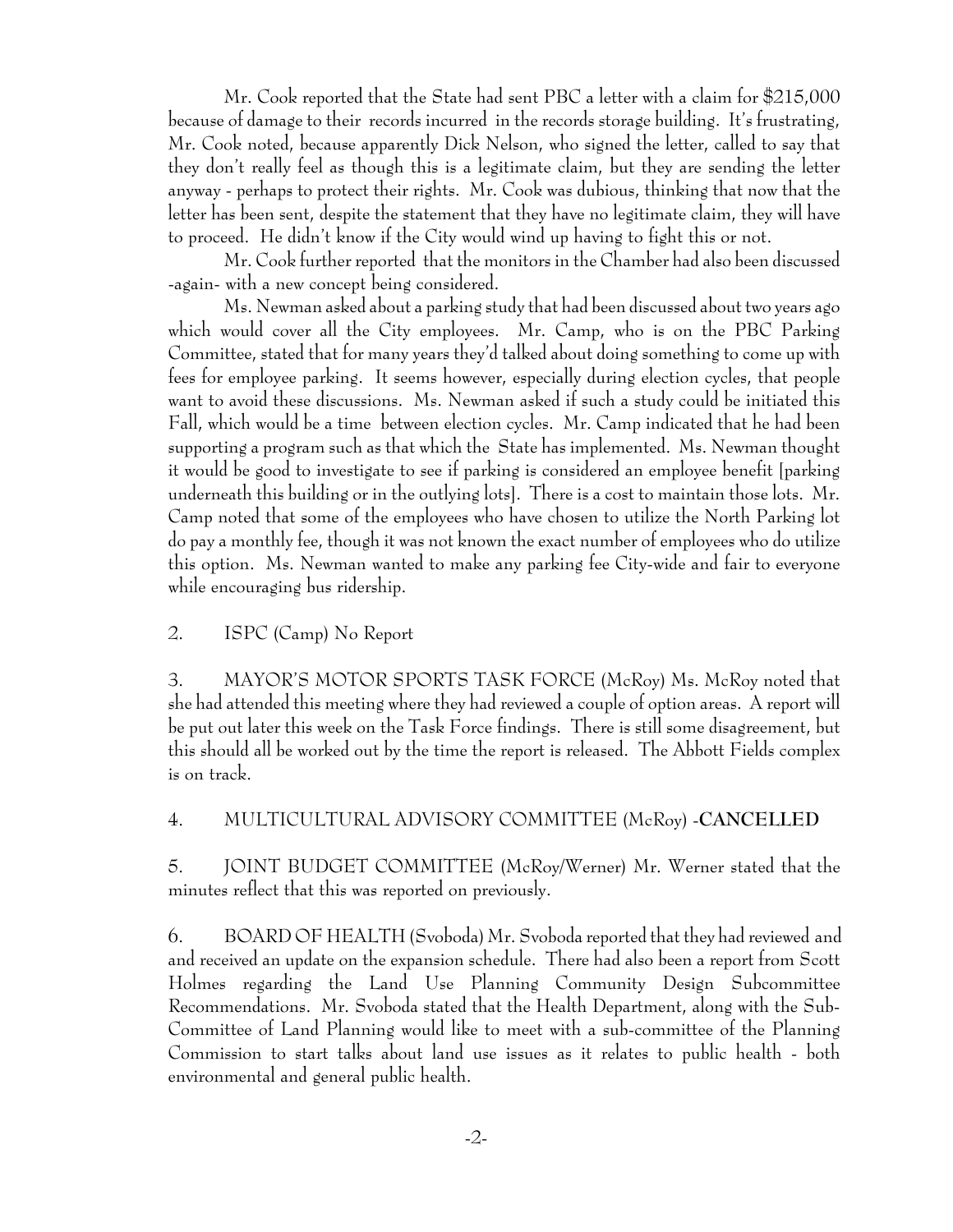8. CITIZEN'S MEETING (Newman) Ms. Newman reported that they had a record crowd with 31 people signed in with a few slipping in without signing in. Mayor Seng had been the guest speaker and had answered building questions that citizens brought forward.

OTHER MEETINGS: Mr. Camp reported that he had attended a budget meeting through LIBA with the Board of Education. He wanted to relate one thing that he had learned at this meeting. On Tax Increment Financing, he had wanted to bring this forward for discussion at a Super-Common, because when we do propose a project that has T.I.F., he believed that 65% of the tax dollars are being taken away from the schools. But, what he had learned was that the schools are not really concerned about this because at the State level, with the State Aide to Schools coming back to the local district, they work on the base valuation to determine allocations. If we do a T.I.F. project, the schools get compensated, really, through State subsidies. So that 65 cents on the dollar which is their portion of the mill levy, isn't lost....and this opened a whole new line of thinking for Mr. Camp, putting T.I.F. in a whole new perspective. He explained that if we didn't do a T.I.F., the School District would just get less State aide.

**III. APPOINTMENTS/REAPPOINTMENTS** - The Haymarket Development appointment was discussed. It was agreed that Mr. Svoboda would serve as a Council Member on their Board and it was determined that there would be no formal resolution necessary to make the appointment.

Mr. Friendt asked where the Council drew the line on Committee serving. It was agreed that guidelines should be set up and this would be discussed at a future "Noon" meeting, after the election, when the Council would be reconsidering all the Members' Committee Assignments and their redistribution for the benefit of any new Council members. It was agreed to have this on the June  $6<sup>th</sup>$  "Noon" Agenda for further discussion and action.

Mr. Svoboda stated that he would send a request to the Haymarket Development organization to send a schedule of their meetings to the Council Office so the meetings could be scheduled on his personal weekly agenda.

**IV. REQUESTS OF COUNCIL FROM MAYOR -** Mr. Bowen reported that the monthly meetings between the Mayor and Council Members would be rescheduled to the first week of April since the Mayor would be out of town on the regularly scheduled date.

### **V. MISCELLANEOUS -**

1. Discussion regarding the letter from Doug Lienemann, Midwest Steel, Lincoln Haymarket Development Corporation requesting that a member of the Lincoln City Council be appointed to serve on the Haymarket Development Corporation's Board of Directors. - [This was discussed under the "Appointments/Reappointments" segment of the Agenda].

2. Discussion on City e-mail being used for political messages. (Camp) Mr. Camp stated that he had requested this simply to bring it to the attention of all of the Council Members. It was agreed that this was a policy that should be adhered to by everyone and if the Council Office received such messages, Staff was directed to contact the sender and let them know, courteously, that this was the policy of City government.